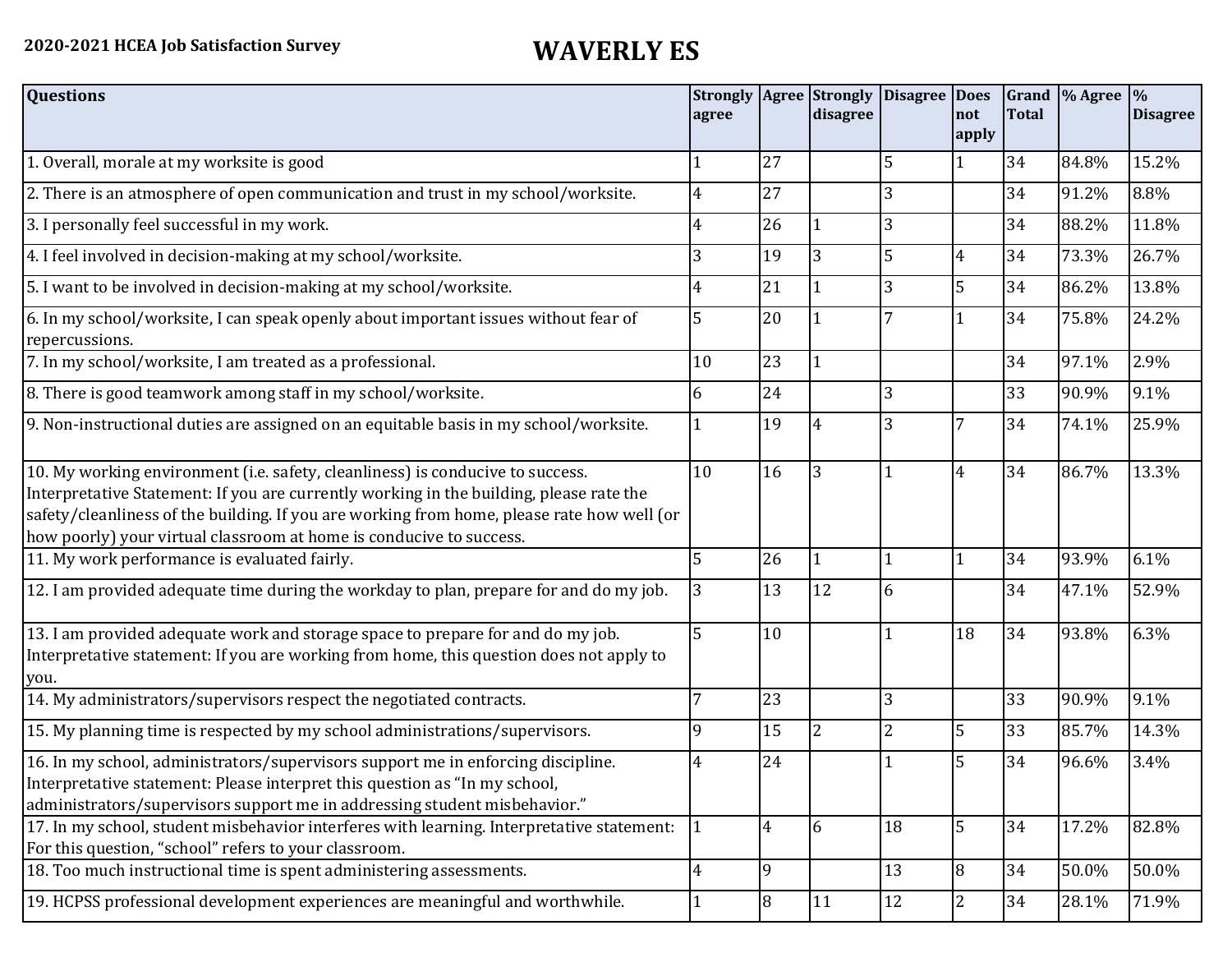| 20. Increased workload has contributed to a decline in my morale.                                                                                          | 13 | 15 |                | 5              |                  | 34 | 84.8% | 15.2% |
|------------------------------------------------------------------------------------------------------------------------------------------------------------|----|----|----------------|----------------|------------------|----|-------|-------|
| 21. I am paid fairly.                                                                                                                                      | 3  | 12 |                | 11             |                  | 33 | 45.5% | 54.5% |
| 22. I have confidence in the leadership exhibited by the HCPSS Superintendent.                                                                             | 8  | 20 |                | 5              |                  | 33 | 84.8% | 15.2% |
| 23. I have confidence in the leadership exhibited by the Howard County Board of<br>Education.                                                              | 2  | 20 |                | 10             |                  | 32 | 68.8% | 31.3% |
| 24. I have confidence in the leadership exhibited by the Howard County Education<br>Association (HCEA).                                                    | 8  | 21 |                | 4              |                  | 33 | 87.9% | 12.1% |
| 25. I feel that HCPSS offers me the possibility of advancing professionally in the field of<br>education.                                                  | 5  | 25 |                | 1              | 3                | 34 | 96.8% | 3.2%  |
| 26. In my position, I receive appropriate and adequate support and training.                                                                               | 6  | 23 | $\overline{2}$ | 3              |                  | 34 | 85.3% | 14.7% |
| 27. During this current school year, I have experienced harassing behavior from<br>colleagues.                                                             | 3  |    | 22             | 7              | $\overline{2}$   | 34 | 9.4%  | 90.6% |
| 28. During this current school year, I have experienced harassing behavior from<br>administrators/supervisors.                                             |    |    | 23             | 8              | $\overline{2}$   | 34 | 3.1%  | 96.9% |
| 29. During this current school year, I have experienced harassing behavior from parents.                                                                   |    | 6  | 16             | 10             | 1                | 34 | 21.2% | 78.8% |
| 30. At my school I spend most of my PIP time on non-instructional activities.                                                                              |    | 11 | 3              | 10             | 8                | 33 | 48.0% | 52.0% |
| 31. At my school our administrator includes time during PIP for teacher-initiated<br>collaboration.                                                        | 4  | 15 |                | 3              | 10               | 32 | 86.4% | 13.6% |
| 32. In my school, I spend too much time in meetings.                                                                                                       | 6  | 15 | $\mathbf{1}$   | 10             | $\overline{2}$   | 34 | 65.6% | 34.4% |
| 33. In my school, there is adequate support for special education students.                                                                                | 3  | 18 | 5              | 7              |                  | 34 | 63.6% | 36.4% |
| 34. My administrator/supervisor provides people working from home with flexibility in<br>their workday.                                                    | 10 | 16 |                | 3              | 3                | 33 | 86.7% | 13.3% |
| 35. My administrator/supervisor has reasonable expectations of workload for staff while<br>in virtual learning.                                            | 8  | 15 |                | 6              |                  | 33 | 69.7% | 30.3% |
| 36. Students have adequate technology and tools (hardware/software/connectivity) to<br>participate in virtual learning.                                    | 12 | 20 |                | $\overline{2}$ |                  | 34 | 94.1% | 5.9%  |
| 37. Staff have adequate technology hardware (e.g. computers, document cameras, other<br>technology hardware) to meet the requirements of virtual learning. |    | 14 | 5              | 8              |                  | 34 | 61.8% | 38.2% |
| 38. HCPSS has provided the software I need to do my job and collaborate with colleagues.                                                                   | 17 | 16 |                | 5              | $\boldsymbol{2}$ | 33 | 74.2% | 25.8% |
| 39. The software and online services provided by HCPSS to do my job are difficult and/or<br>time-consuming to use.                                         | 7  | 15 |                | 12             |                  | 34 | 64.7% | 35.3% |
| 40. In my class, I feel that students are engaged in virtual learning                                                                                      | 6  | 23 |                | 4              | 1                | 34 | 87.9% | 12.1% |
|                                                                                                                                                            |    |    |                |                |                  |    |       |       |